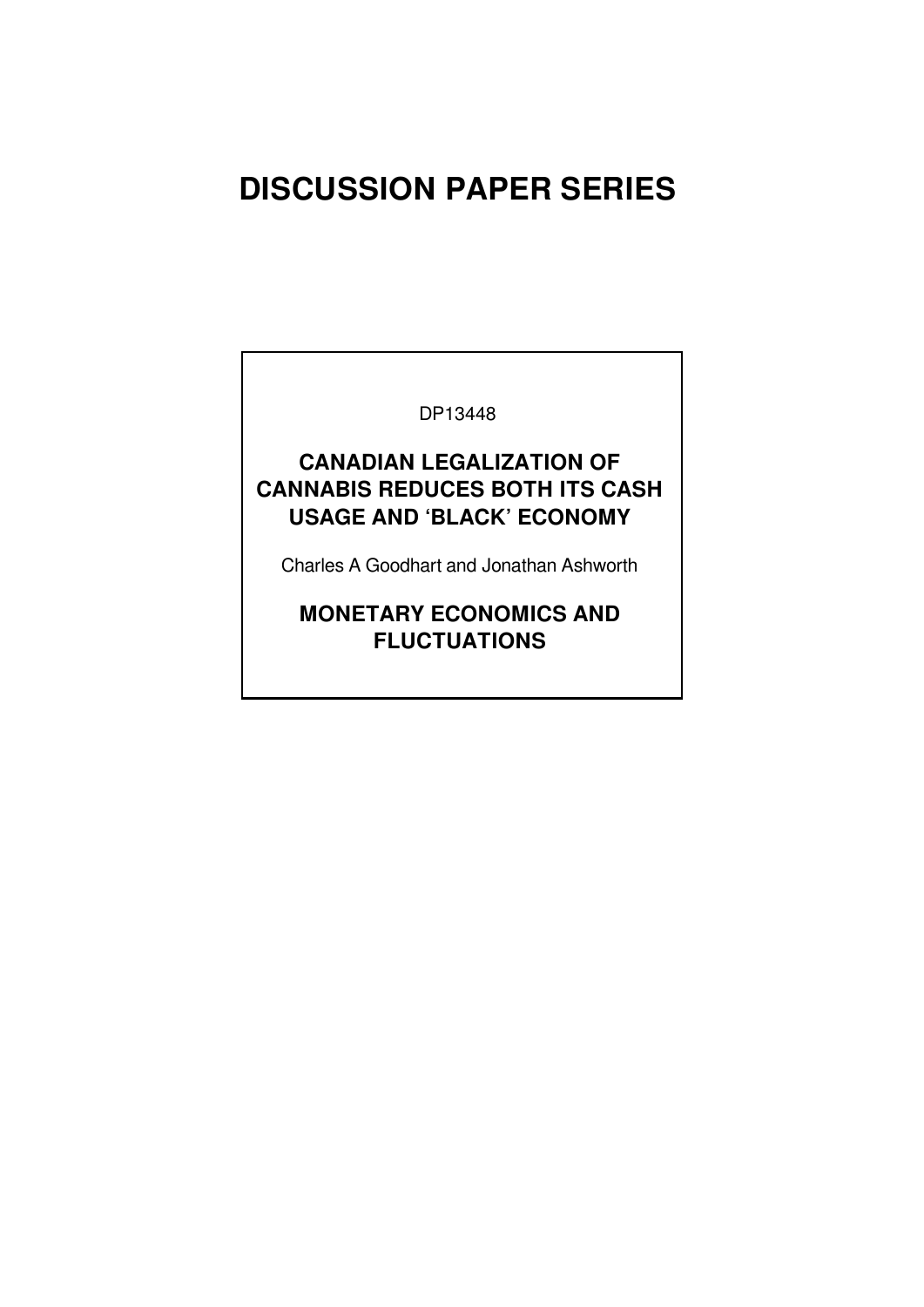# **CANADIAN LEGALIZATION OF CANNABIS REDUCES BOTH ITS CASH USAGE AND 'BLACK' ECONOMY**

*Charles A Goodhart and Jonathan Ashworth*

Discussion Paper DP13448 Published 14 January 2019 Submitted 08 January 2019

Centre for Economic Policy Research 33 Great Sutton Street, London EC1V 0DX, UK Tel: +44 (0)20 7183 8801 www.cepr.org

This Discussion Paper is issued under the auspices of the Centre's research programme in **MONETARY ECONOMICS AND FLUCTUATIONS**. Any opinions expressed here are those of the author(s) and not those of the Centre for Economic Policy Research. Research disseminated by CEPR may include views on policy, but the Centre itself takes no institutional policy positions.

 The Centre for Economic Policy Research was established in 1983 as an educational charity, to promote independent analysis and public discussion of open economies and the relations among them. It is pluralist and non-partisan, bringing economic research to bear on the analysis of medium- and long-run policy questions.

 These Discussion Papers often represent preliminary or incomplete work, circulated to encourage discussion and comment. Citation and use of such a paper should take account of its provisional character.

Copyright: Charles A Goodhart and Jonathan Ashworth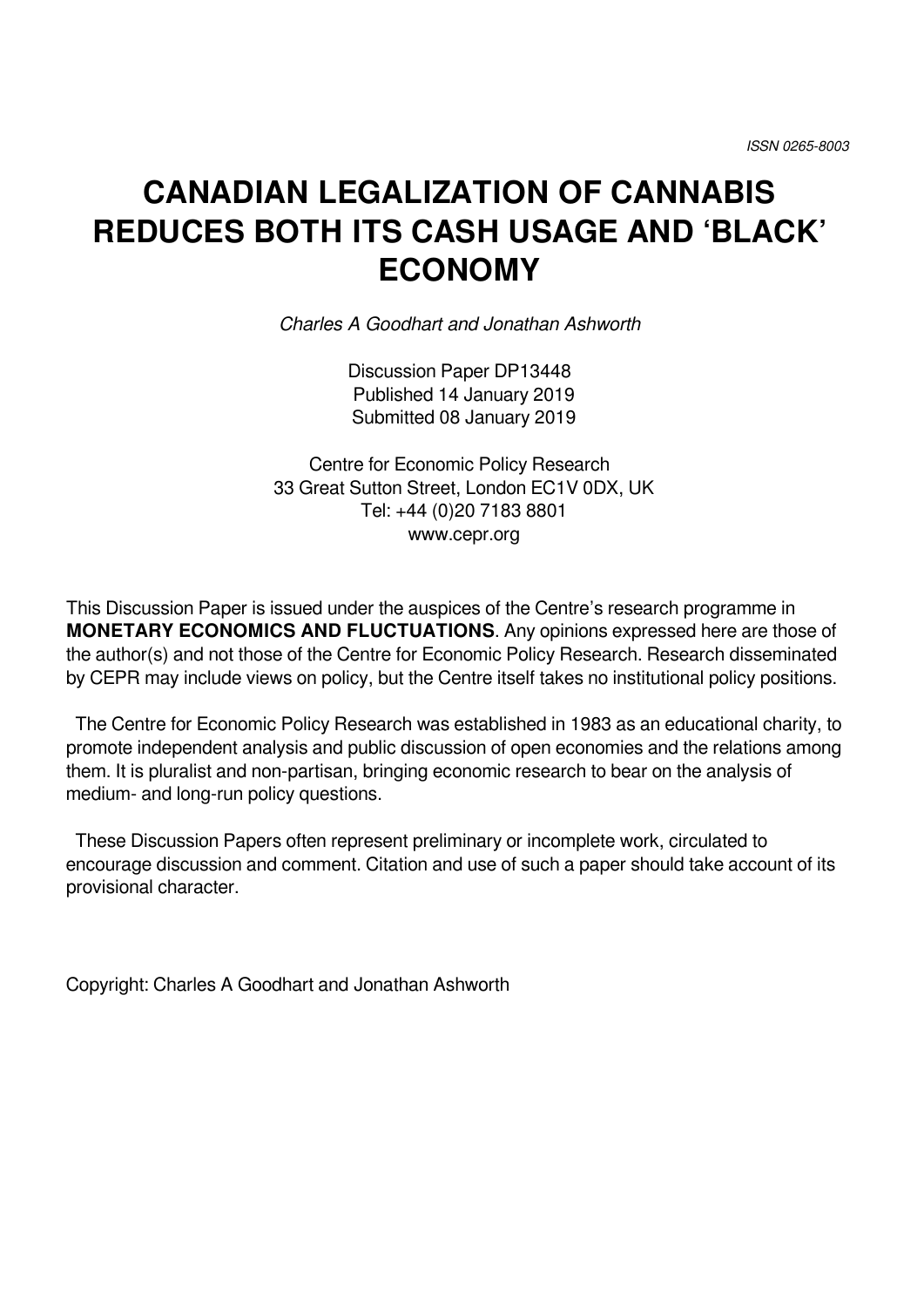# **CANADIAN LEGALIZATION OF CANNABIS REDUCES BOTH ITS CASH USAGE AND 'BLACK' ECONOMY**

### **Abstract**

The Canadian Government legalized Cannabis usage on October 17th, 2018. During the same month, primarily in the week before and after such legalization, the amount of cash in circulation fell quite materially, in contrast to the rises typically observed in previous years. A key driver is likely to have been Cannabis users switching from cash payments for illegal purchases to using standard recordable electronic payments for their purchases, which have now become legal. The legalization of Cannabis should ultimately reduce the size of the Underground economy by around 4 or 5 percent, with a much bigger decline likely in the black economy.

JEL Classification: D12, E41, K40

Keywords: Cannabis, Canada, cash, Black Economy

Charles A Goodhart - caegoodhart@aol.com *LSE and CEPR*

Jonathan Ashworth - ashwo\_econ2000@yahoo.com *Independent*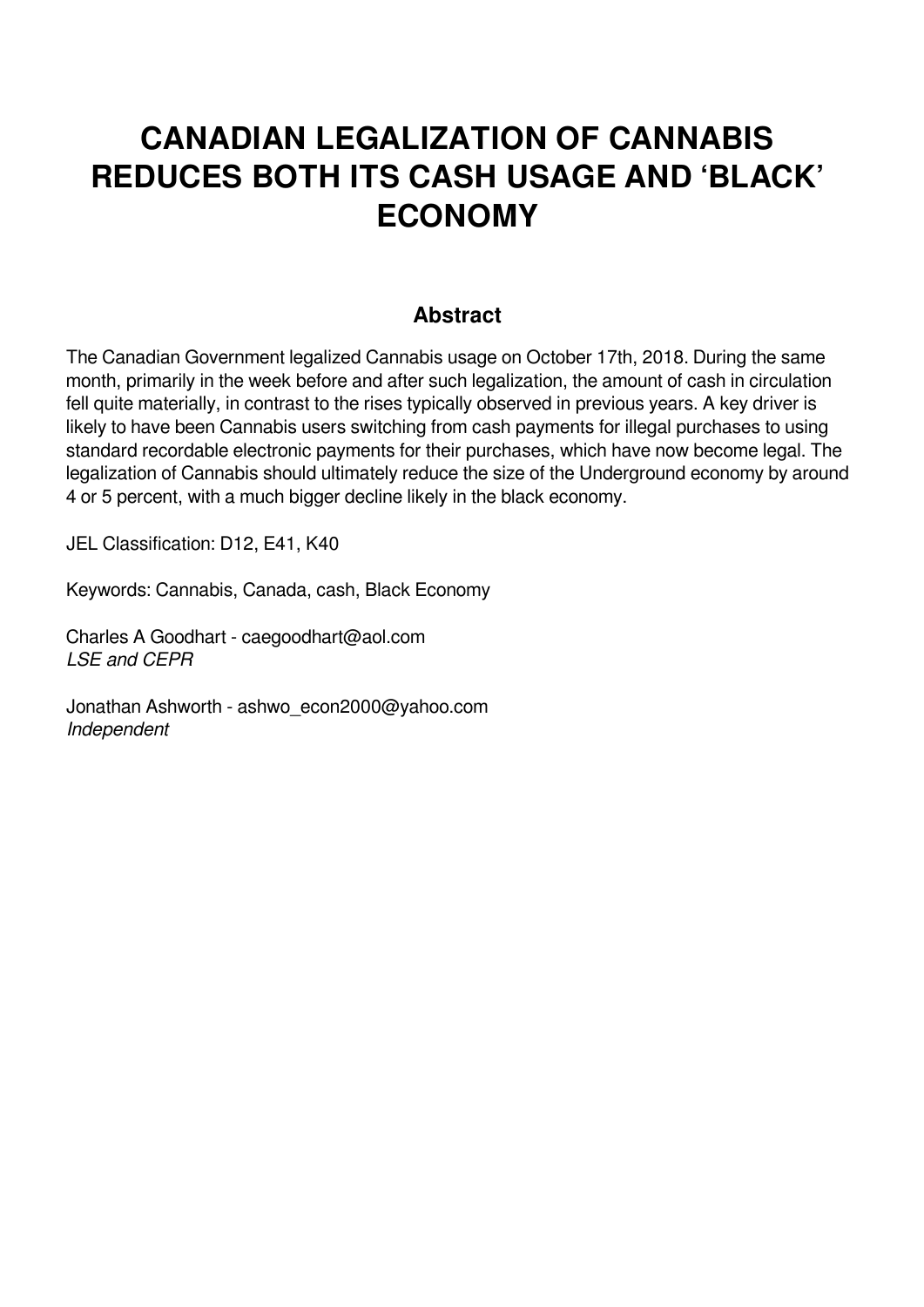#### **Canadian Legalization of Cannabis reduces both its cash usage and 'Black' Economy**

By C.A.E. Goodhart<sup>a</sup> & Jonathan P.Ashworth<sup>b</sup>

<sup>a</sup> London School of Economics behavior of the contract of the contract of the contract of the contract of the contract of the contract of th **b** Independent Economist

Canadian Prime Minister Justin Trudeau announced on June 20<sup>th</sup> 2018 that recreational Cannabis would become legal in Canada as of October 17<sup>th</sup>. The major social policy change had formed part of the general election platform for Trudeau's Liberal Party in 2015 which suggested that "To ensure that we keep marijuana out of the hands of children, and the profits out of the hands of criminals, we will legalize, regulate, and restrict access to marijuana" (see *Liberal Party of Canada, 2015*)*.* Canada is the first major developed nation to have legalized recreational cannabis use; it had previously legalized its use for medicinal purposes in 2001. It is now also legal in 10 US states for recreational purposes including California, Michigan and Washington and could be legalized in a number of others including New York in 2019. At the country level, Uruguay legalized it in 2013 and it is under consideration elsewhere, with Mexico likely to legalize it soon and New Zealand due to hold a national referendum in 2020.

A relatively significant proportion of Canadians are regular Cannabis users. Results from the *Canadian Tobacco, Alcohol and Drugs Survey (CTADS), 2017* suggest that almost five million or around 15% of Canadians over the age of 15 report smoking Cannabis in the previous twelve months, which is the same as the proportion of the population that report smoking tobacco. That said, the share that report smoking Cannabis on a daily basis (or almost daily) at around 6% (see *Statistics Canada, 2018d*)*,* is lower than the 11% whom report smoking tobacco daily. Meanwhile, the proportion of the population reporting using at least one other illegal drug excluding Cannabis over the past 12 months is much lower than those whom use Cannabis at just over 3% (Exhibit 1). One-fifth of cannabis users reported using at least one other illegal drug over the past 12 months, but less than 1% of non-Cannabis users had.

Given that Cannabis use for recreational purposes was illegal at the time of the surveys some users may have been somewhat reticent to admit using it to government statisticians, suggesting that if anything the usage numbers could be an under-estimate<sup>1</sup>. The results of the 4Q National Cannabis Survey (NCS) and subsequent surveys should shed further light on this given that Cannabis is now legal. For similar reasons, the proportion reporting using "Other Illegal Drugs" in the last 12 months may also be an underestimate.

 $\overline{\phantom{a}}$ 

 $^1$  Statistics Canada acknowledges the risk of the underreporting of Cannabis use, particularly when it was illegal. It has been engaging in an experiment to try and estimate total Cannabis usage in the country via a technique called waste-water based epidemiology (WBE), which examines the wastewater system for the concentration of cannabis related metabolites (*see Statistics Canada, 2018g*). As data on legal retail sales of Cannabis becomes available, WBE should help to provide estimates of the size of the remaining illegal market.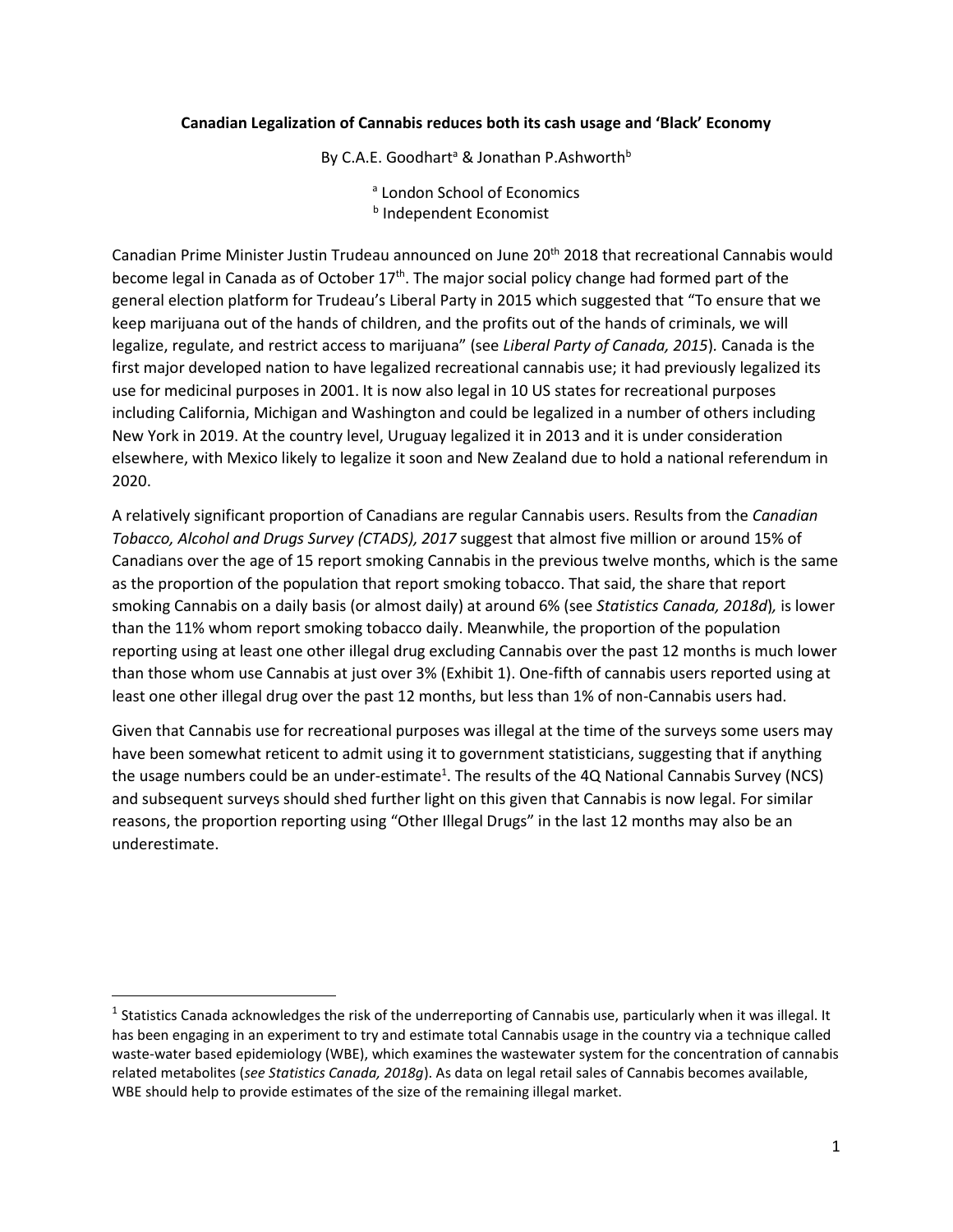



#### Source: *CTADS, 2017*

The NCS survey also reveals quite wide divergence in the reported usage of Cannabis by gender, age and province. 18% of males and 13% of females report smoking Cannabis in 3Q 2018, whilst 27% of 15-24 years olds reported being users but just 13% of those 25 and over did. 23% of Nova Scotians and 20% of British Columbians report using Cannabis but just 10% of people in Quebec and 15% of Ontarians did.

The amount spent by Canadians on Cannabis in 2017 was estimated by Statistics Canada to be around C\$5.5bn (Figure 2) *(see Statistics Canada, 2018h),* with the black market in recreational use estimated to be around 90% of that or around C\$5bn (the remaining 10% would be purchases for medicinal use). This compares with spending of around C\$23tn and C\$17tn on alcohol and tobacco respectively.

According to Statistics Canada and the NCS, around 50% of those previously using illegal cannabis reported they would switch to legal purchases after legalization, whilst 25% were undecided *(see Statistics Canada, 2018b)*. It also seems likely that some Canadians who have not previously used Cannabis due to its illegality may start to use it, given that it can now be purchased without risk of punishment. In the NCS around 6% of the 85% of Canadians who did not use illegal Cannabis in the previous three months reported their intention to try it after legalization with around 9% undecided. The main transition from the illegal to the legal market is unlikely to occur all at once, as various provinces had different levels of readiness e.g. in Ontario purchases initially will only be able to be made online, whilst most other provinces will typically sell through some combination of online, government stores, private stores etc. *(see CBC News, 2018; Statistics Canada, 2018c)*. Moreover, there has been uncertainty over the extent to which the legal producers will be able to meet demand and the magnitude of the switch out of the black market will also likely depend on the relative price differences with the legal market.

Statistics Canada estimates that legal consumer spending for cannabis will range between C\$0.816bn and C\$1.018bn in 4Q 2018 (C\$3.85bn-C\$4.8bn annualized), with around 25% of the market remaining illegal (*see Statistics Canada, 2018b*). A number of private institutions have also made various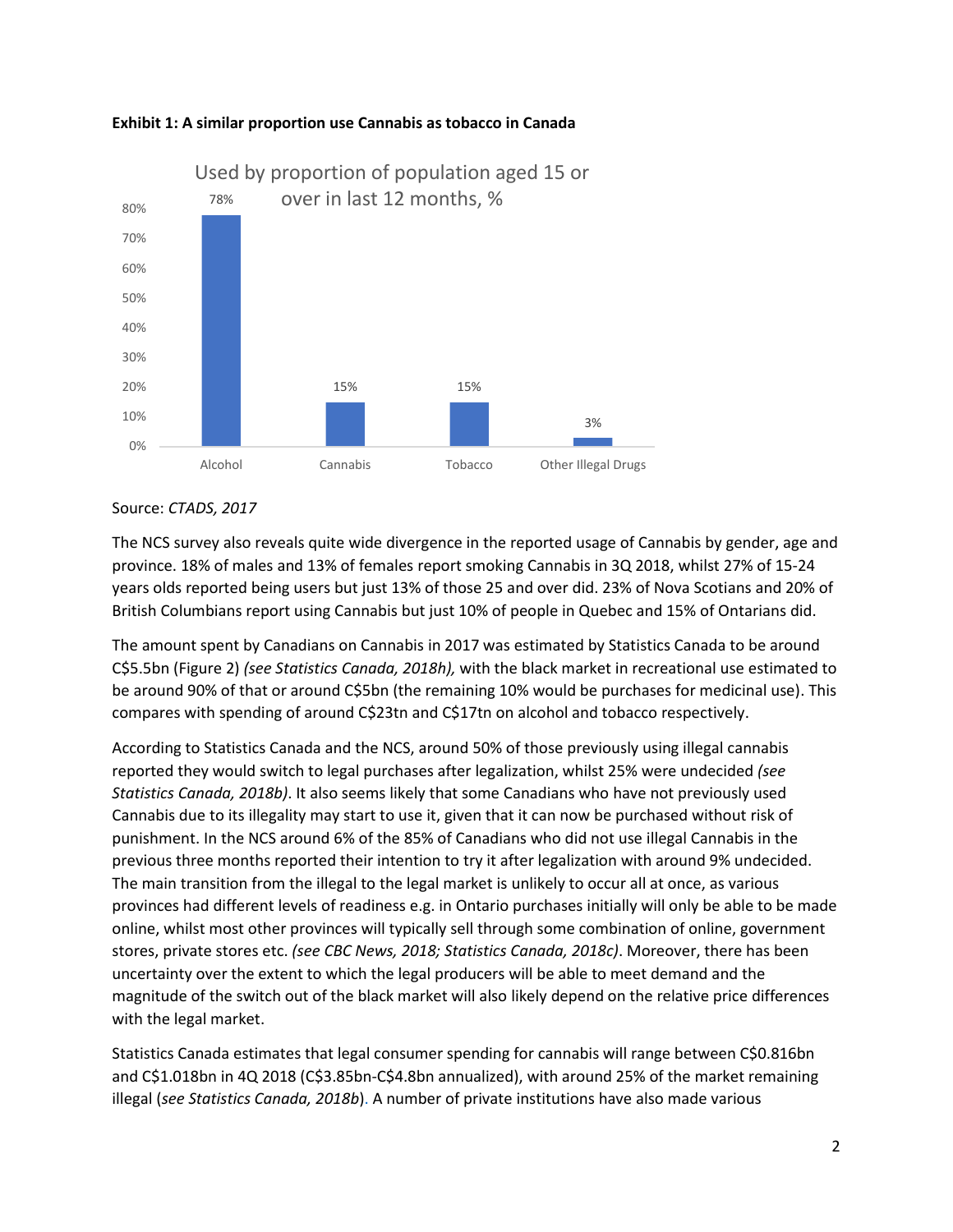estimations of the future size of the legal cannabis market. Deloitte estimates that in 2019 the total market for cannabis could be as much as C\$7.2bn with the legal recreational market likely to be up to C\$4.34bn, the legal medical market up to C\$1.79bn and the illegal black market up to C\$1.04bn (*see Deloitte.,2018*). Canadian Imperial Bank of Commerce (CIBC) estimates that legal recreational sales could reach C\$6.5bn by 2020 (*see BNN Bloomberg, 2018*).





Household Expenditure on Cannabis, C\$bn

#### Source: Statistics Canada

Prior to the legalization almost all of the retail purchases of recreational Cannabis are likely to have been made in cash. The basic idea is that, given the illegality, almost all shadow economy (black economy plus grey economy) transactions will be made in cash, although not all transactions in the shadow economy are necessarily paid in cash; (Isachsen and Strom (1985) used the survey method to find out that in Norway, in 1980, roughly 80% of all transactions in the hidden sector were paid in cash). The black economy is defined as consisting of illegal activities, e.g., drug sales, trafficking & production, organized crime, prostitution while the grey economy is defined as otherwise legal activities that are deliberately not recorded in order to avoid or evade taxation e.g. a builder failing to report part of his/her income to the authorities in order to pay lower taxes, a firm hiring an illegal immigrant worker and not paying social security taxes on his/her wages. The fact that cash is an anonymous, bearer, instrument makes it the payment mechanism of choice for those who do not want their transactions to be recorded, more widely known, and capable of being used in evidence against them. In contrast, almost all electronic forms of payment leave a record.

One suspects that other parts of the Cannabis production and supply chains are likely to have been quite heavily cash dependent too, although not exclusively so. Cannabis purchases by "Retail" dealers from "Wholesale" dealers and from "Wholesale" dealers or middle men from Producers are likely to be predominantly in cash, but not all payments by Producers are likely to have been. For example, some producers may have produced Cannabis discreetly alongside other agriculture crops and would have seen no need for anonymity in their payments for inputs e.g. water, electricity, fertilizers, rents etc.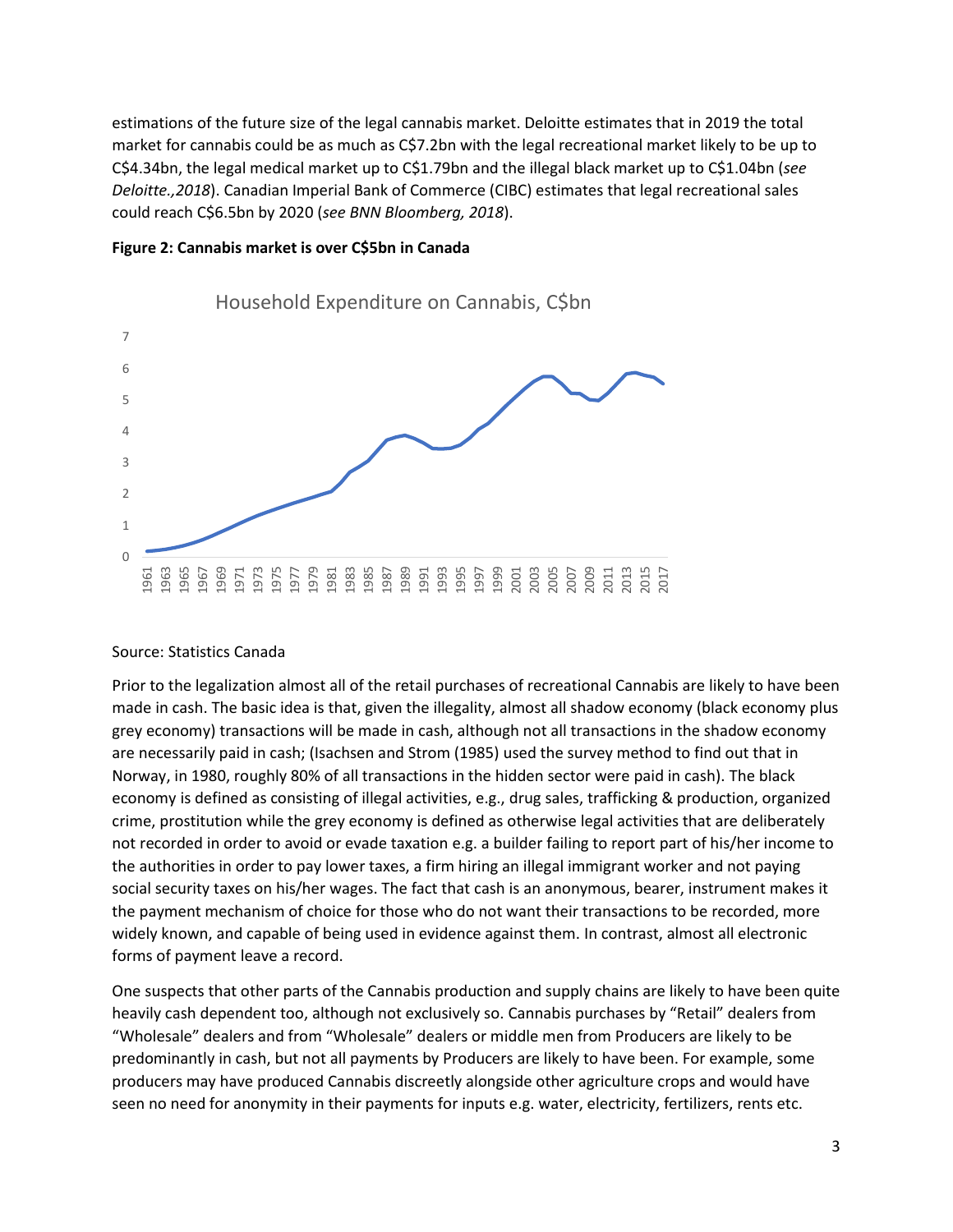Similarly, it may have been difficult for households producing Cannabis to pay for water and electricity bills in cash. Indeed, efforts to do so may have likely aroused suspicion! Unlike tobacco and alcohol, most Cannabis used in Canada is produced domestically, with Statistics Canada estimating that in 2017 just 8% of total consumption is imported (Canada is estimated to be a net exporter, with illegal overseas sales equivalent to around 20% of 2017 total production). Hence, in terms of production the Cannabis industry is estimated to be bigger than the tobacco industry in Canada and broadly similar to brewing (*see Statistics Canada, 2018a*).

Tracking developments in the value of cash in circulation can provide some insight into the impact Cannabis legalization had on the black economy in Canada. Slower growth in the value of cash in circulation or actual declines would support the view that Cannabis legalization has hit the black economy. This is because most new legal purchases of Cannabis are likely to occur through electronic payment channels e.g. debit/credit cards, mobile phone payments, etc., similar to general payment trends for other legal items. For example, in 2016 cash accounted for just 31% of Canadian total payment transaction volumes down from 42% in 2011. More strikingly, cash accounted for just 1.3% of the total value of payment transactions in 2016 down from 2% in 2011 (*see Payments Canada, 2017*). It also accounted for 38% and 13% of the volume and value of Point of Sale (POS) transactions respectively.

Despite cash's rapidly diminishing role as the payment mode of choice for transactions, both in Canada and the rest of the world, the amount of cash in circulation has actually been rising significantly across most economies over recent decades, particularly since the Global Financial Crisis (GFC). *Ashworth and Goodhart, forthcoming,* suggest declining interest rates and a sharp rise in the size of the grey economy have been key drivers. Rogoff, 2016 suggests that a rising black economy has also played a role. Exhibit 3 highlights the fact that cash in circulation has been rising rapidly in Canada too, often well in excess of the growth in nominal GDP. The pace of year-on-year growth has moderated since the legalization of Cannabis, however, from 7.3%Y in September to 5.3%Y in both October and November.



#### **Exhibit 3: Currency in circulation has generally been growing at a solid clip**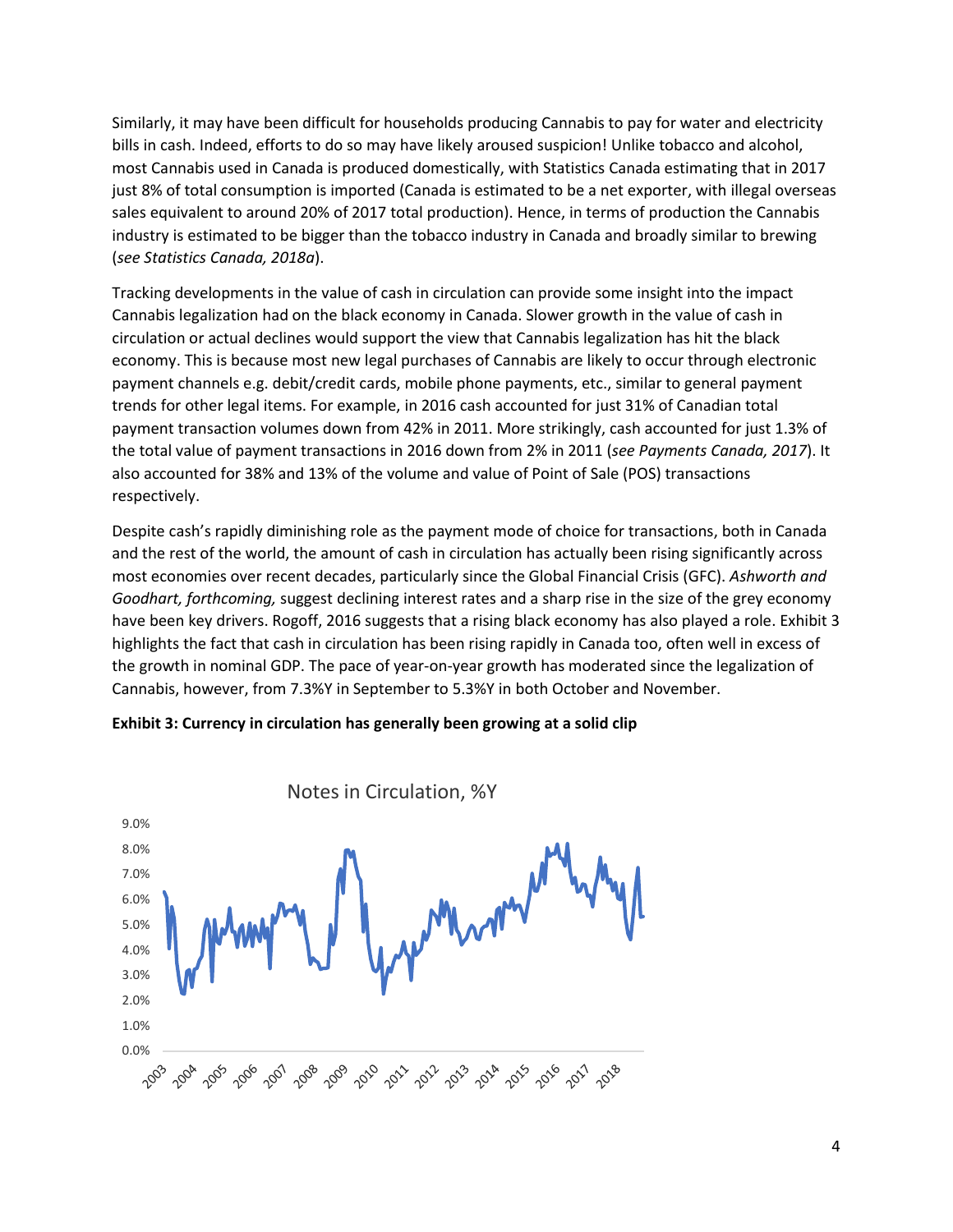Source: Bank of Canada. Notes in circulation includes notes held by the chartered banks and by the general public.

Looking at the actual value of the amount of currency in circulation and the month-on-month changes can provide us with a somewhat clearer picture of the impact of Cannabis legalization though. As Exhibit 4 highlights, there was quite a sharp fall in the non-seasonally adjusted value of notes in circulation around the time of Cannabis legalization on October 17<sup>th</sup> with falls of 0.9%M (C\$0.8bn) and 0.7%M (C\$0.6bn) in the week before and after respectively. Given that the date of legalization had been announced in June, one suspects that some of the fall in the week before legalization may have been driven by consumers holding off normal purchases until they could be made legally a week later. Admittedly, there is always the chance other factors could have been at play, including entirely random effects. The Bank of Canada hiked interest rates in October, which could have reduced the demand for cash by raising the opportunity cost of holding it. However, the hike did not occur until the 24<sup>th</sup> of October after which time currency in circulation moved broadly sideways/slightly higher before embarking on its typical December ascent for seasonal reasons. Moreover, interest rate effects usually work with a bit of a lag.

Exhibit 5 highlights the fact that the value of notes in circulation fell by around 1.4%M (C\$1.2bn) in October as a whole, which compared with usual rises every October over the past ten years. The average October rise over the past 9 years (we did not want to include the huge rise in October 2008 related to the GFC) has been +0.4%M, which if annualized is broadly in line with the average monthly year-on-year percentage rate of increase since the beginning of 2009<sup>2</sup>. Meanwhile, looking at Exhibit 6 which also shows the monthly % increases in September and November, it does not appear as though October's sharp fall was perhaps a response to an uncharacteristically large increase in the previous month (perhaps caused by random one-off factors), whilst neither has it unwound with a big rise in November.

 $\overline{\phantom{a}}$ 

 $^2$  Statistics Canada also publish a Seasonally Adjusted monthly series of Currency in circulation outside banks. The monthly percentage fall in October was smaller at 0.4% on this series or £0.3bn. That said, this was the first monthly fall in the series since January 2013 and compares with an average monthly October gain of 0.5% over both the previous five and ten years. The previous three October falls were 0.07% in 2007 ,0.04% in 1995 and 0.02% in 1987.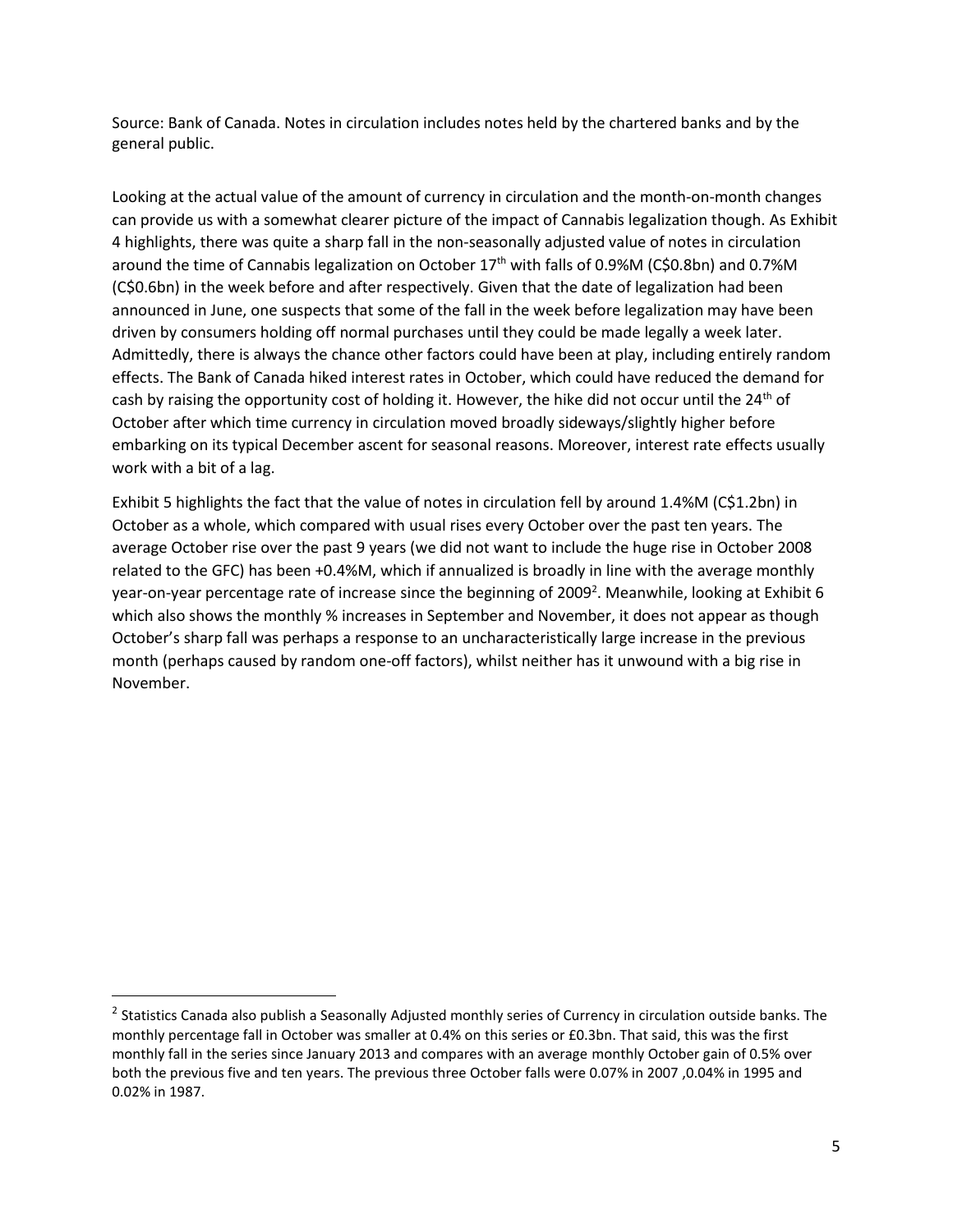



Source: Bank of Canada. Notes in circulation includes notes held by the chartered banks and by the general public.





Source: Bank of Canada. Notes in circulation includes notes held by the chartered banks and by the general public.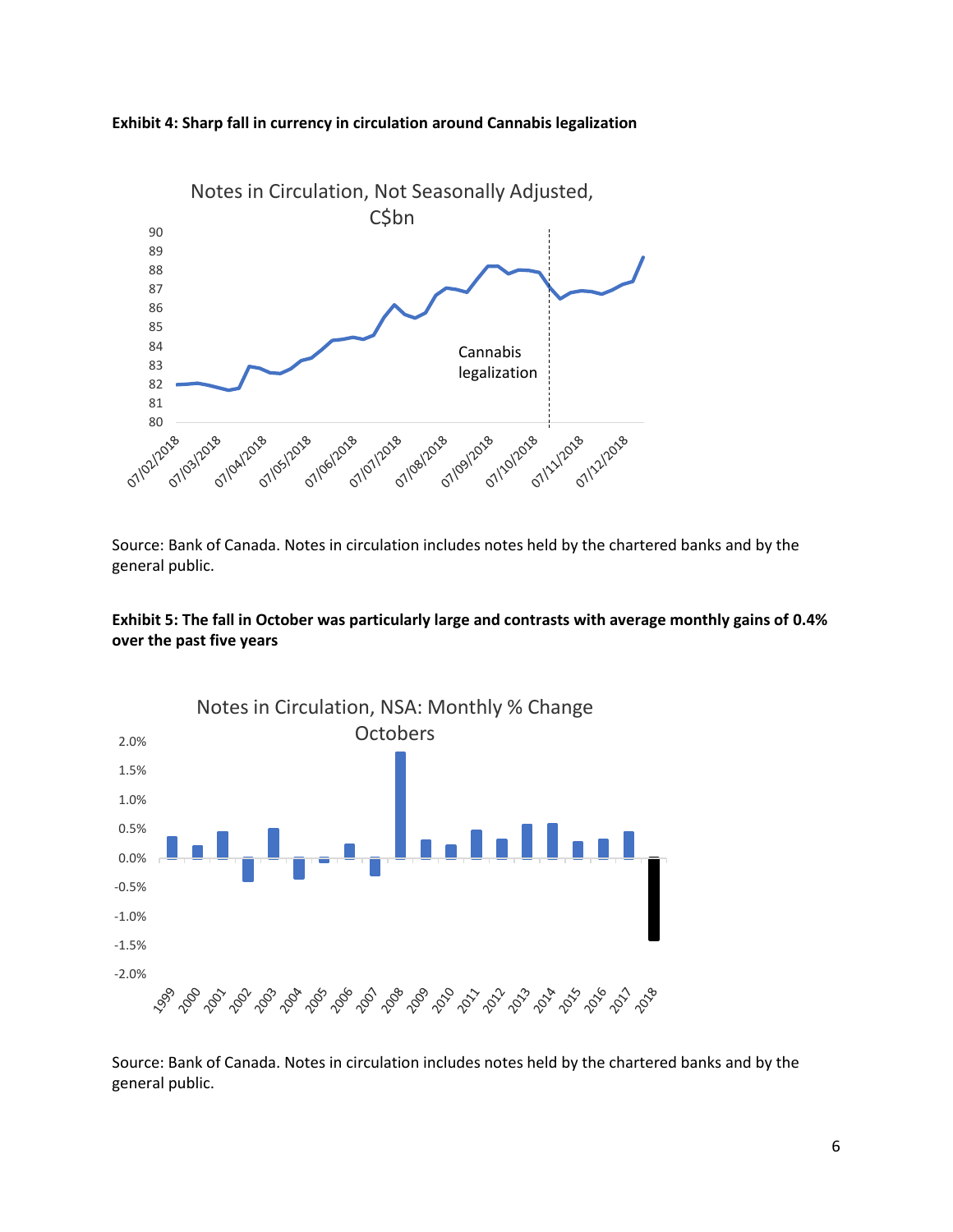

**Exhibit 6: Monthly changes in September and November don't suggest October move was a fluke** 

Source: Bank of Canada. Notes in circulation includes notes held by the chartered banks and by the general public.

The movements in cash in circulation around the time of Cannabis legalization would seem to provide early evidence to suggest that Canadian Prime Minister Trudeau's policy has already been successful in crimping the black economy. The fall in currency in circulation of C\$1.2bn in October (which was driven by large falls in the week before and after legalization) was broadly in line with Statistics Canada's estimate of likely legal spending on cannabis by consumers in 4Q<sup>3</sup>. Clearly, changes in cash in circulation are a rather crude measure of changes in the size of the black economy, but they do provide some evidence in support of the expected move of the majority of cannabis users from the black to the official economy.

According to Statistics Canada, the size of the "Underground" economy at the time of the last published estimate in 2016 was C\$51.6bn or 2.5% of GDP. Its share in GDP has stayed pretty steady in the 2.2%- 2.7% range since 1992 (*see Statistics Canada, 2018e*) 4 . Statistics Canada defines the underground economy as "consisting of market-based economic activities, whether legal or illegal, that escape measurement because of their hidden, illegal or informal nature". However, it acknowledges that its estimates do not include some illegal activities such as drugs and prostitution. Their GDP estimate associated with illegal Cannabis in 2016 was approximately 0.2% of GDP. As highlighted in Exhibit 1, reported non-Cannabis drug use in Canada is far lower than Cannabis use, suggesting the GDP associated with it is likely to be quite a bit lower than Cannabis (although much will also depend on the prices etc). Hence, as a rough approximation one could assume that the GDP estimate for non-Cannabis

 $\overline{\phantom{a}}$ 

<sup>&</sup>lt;sup>3</sup> Admittedly, this spending would likely be staggered somewhat over the quarter.

 $<sup>4</sup>$  these estimates are typically lower than external estimates.</sup>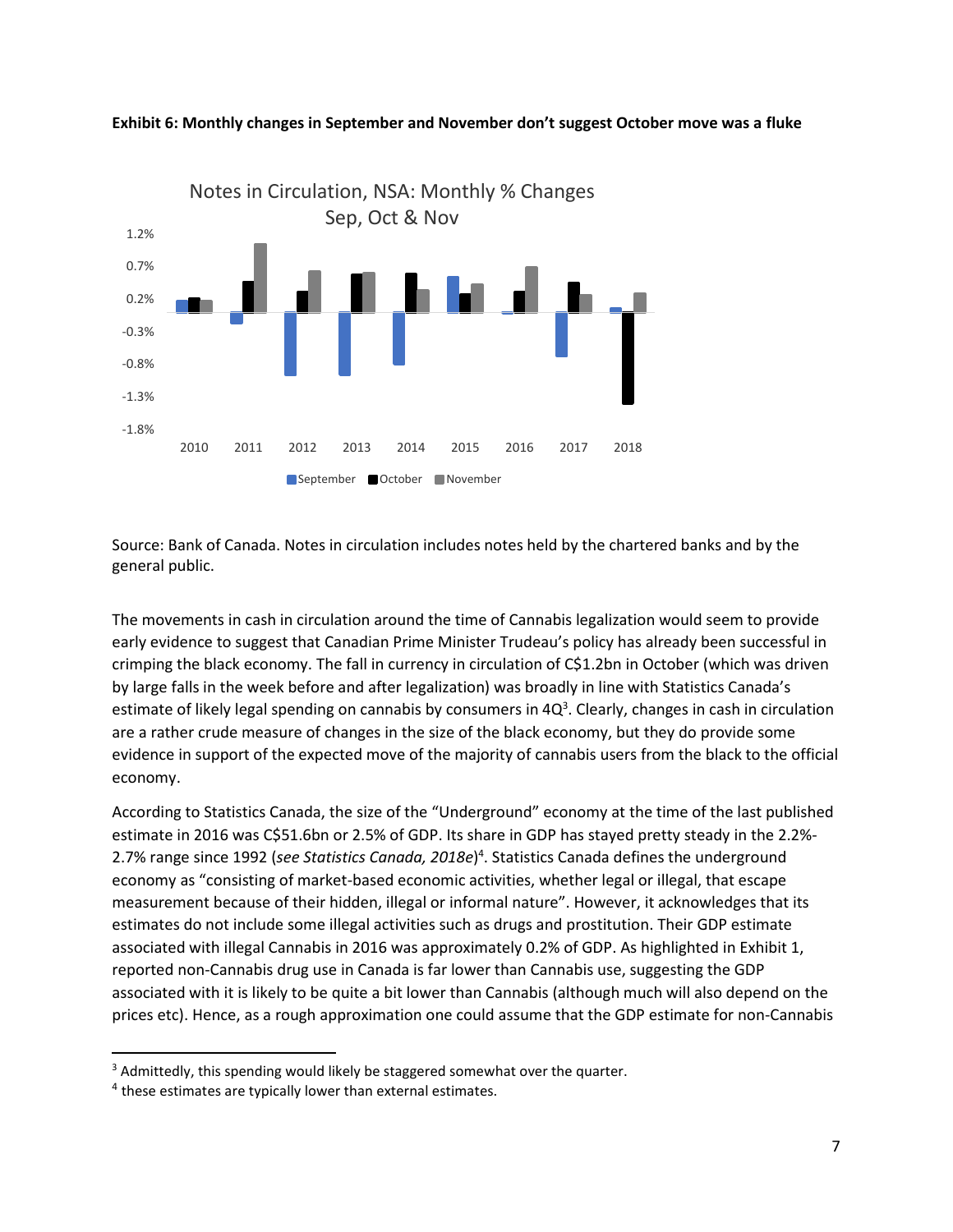drug use and prostitution combined are broadly the same size as Cannabis pointing to a broader estimate of the Underground economy at around 2.9% of GDP in 2016. We could then round this number up to around C\$62bn or 3% of GDP to try and capture any remaining criminal activities that have otherwise been missed.

If around one-quarter of the Cannabis market remains illegal (as estimated by Statistics Canada for 4Q 2018) or even slightly less over time, the legalization of Cannabis could over time reduce the size of the total underground economy by around 4% or 5%, with possibly some upside if switching to legal outlets for their Cannabis purchases also leads some users to buy less of other illegal drugs<sup>55</sup>. Admittedly, there is significant uncertainty around any such estimate given the many assumptions involved. Meanwhile, the legalization of Cannabis is likely to have fuelled a much larger decline in the total size of the black economy.

#### **Bibliography**

Ashworth, J., and C.A.E. Goodhart, (forthcoming), 'The Surprising Recovery of Currency Usage'.

BNN Bloomberg, (2018), 'Canadian legal pot sales could reach \$6.5bn by 2020, and even top spirits, CIBC says').

CBC News, (2018), 'How will Canadians buy pot? It depends where they live'.

Deloitte., (2018), 'A society in transition, an industry ready to bloom: 2018 Cannabis Report'.

Isachsen, A.J. and S. Strom, (1985), 'The Size and Growth of the Hidden Economy in Norway', Review of Income and Wealth 31(1): 21:38.

Liberal Party of Canada, (2015), 'Real Change: A New Plan For A Strong Middle Class'.

Payments Canada, (2017), 'Canadian Payment Methods and Trends: 2017'.

Rogoff, K.S., (2016), 'The Curse of Cash', Princeton University Press.

 $\overline{a}$ 

Statistics Canada, (2018a), 'Cannabis Economic Account, 1961 to 2017', The Daily, January 25.

Statistics Canada, (2018b), 'Latest Developments in the Canadian Economic Accounts: Estimating the demand for Cannabis'.

Statistics Canada, (2018c), 'Access by Canadians to regulated liquor and cannabis retail outlets, 4Q 2018', The Daily, October 10.

Statistics Canada, (2018d), 'National Cannabis Survey, third quarter 2018', The Daily, October 11.

Statistics Canada, (2018e), 'The underground economy in Canada, 2016', The Daily, October 12.

<sup>&</sup>lt;sup>5</sup> as noted previously, data from the NCS suggests Cannabis users are the main users of other illegal drugs.